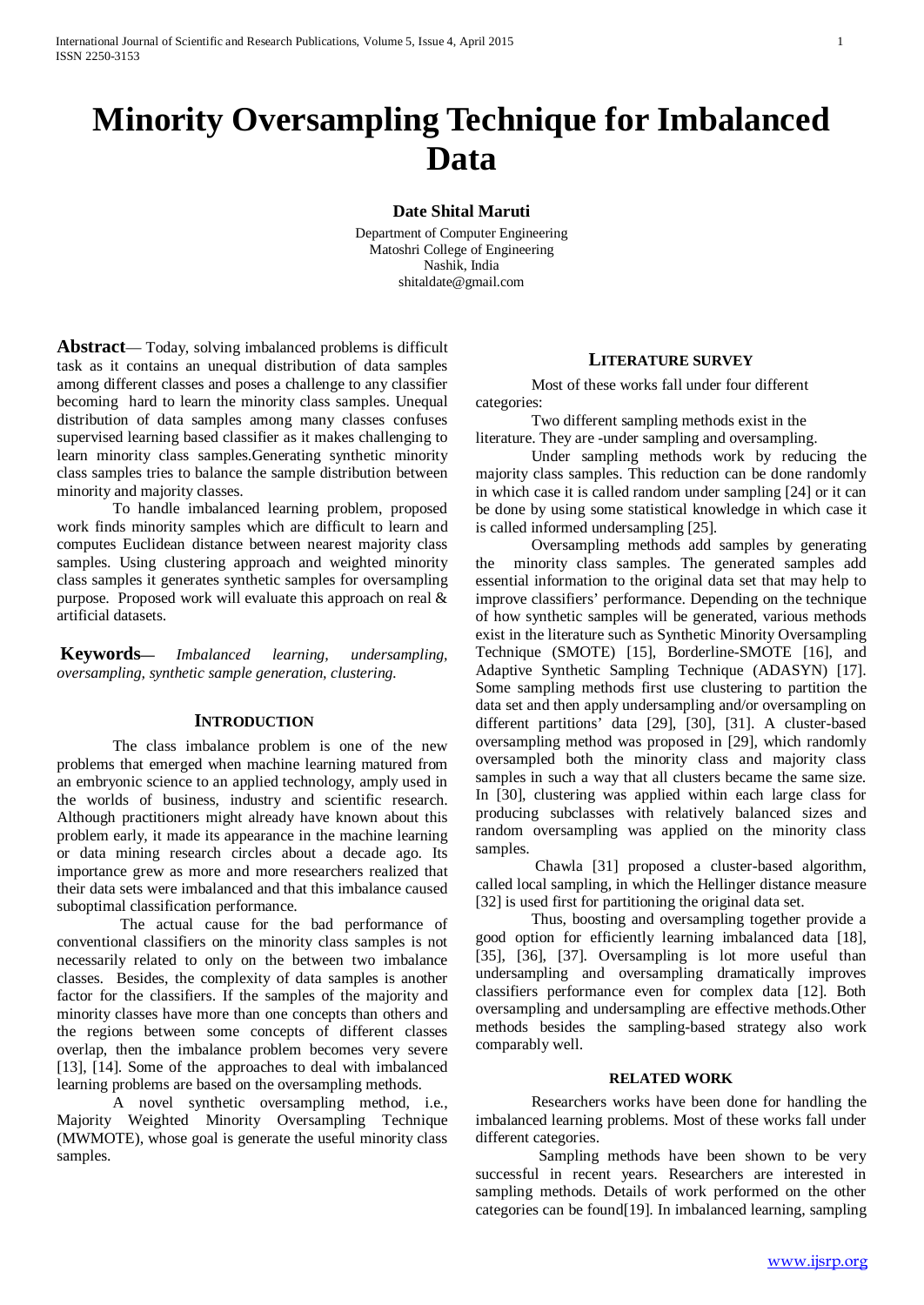methods focus on balancing and the distribution between the majority class and the minority class samples.Although it is impossible to predict what true class distribution should be [20], [11] it is observed that classifiers learn well from a balanced distribution than from an imbalanced one [21], [22], [23]. This kind of oversampling sometimes creates very specific rules, leading to over fitting [9]. However, synthetic oversampling methods add samples by generating the synthetic minority class samples. The generated samples add essential in- formation to the original data set that may help to improve classifiers' performance. Depending on the technique of how synthetic samples will be generated, various methods exist in the literature such as Synthetic Minority Oversampling Technique (SMOTE) [15], Borderline-SMOTE [16], and Adaptive Synthetic Sampling Technique (ADASYN) [17]. Some sampling methods first use clustering to partition the data set and then apply under sampling and/or over sampling on different partitions' data [29], [30], [31]. A cluster-based oversampling method was proposed in [29], which randomly oversampled both the minority class and majority class samples in such a way that all clusters became the same size. In [30], clustering was applied within each large class for producing subclasses with relatively balanced sizes and random oversampling was applied on the minority class samples. Cieslak and Chawla [31] proposed a cluster-based algorithm, called local sampling, in which the Hellinger distance measure [32] is used first for partitioning the original data set. A sampling method is then applied to each partition and finally data of all partitions are merged to create the new data set. An oversampling method may create additional bias to classifiers, which may decrease classifiers' performance on the majority class samples. To prevent such degradation, an ensemble method, for example, boosting [33], [34], can be integrated with the oversampling method. While oversampling focuses on improving classifiers' performance on the minority class samples, boosting iteratively focuses on the hard-to-learn majority class samples. Thus, boosting and oversampling together provide a good option for efficiently learning imbalanced data [18], [35], [36], [37].Other methods besides the sampling-based strategy also work comparably well. While comparing oversampling and undersampling one natural observation favoring oversampling is that undersampling may remove essential information from the original data, while oversampling does not suffer from this problem. Regardless of the method used to counter the imbalance problem, factors such as the uncertainty of the true distribution between the samples of the minority class and majority class samples, complexity of data, and noise in data may pose a limit on the classifiers' performance [13], [14], [38].

## **PROBLEM DEFINITION**

Synthetic oversampling methods shows to be very successful in dealing with imbalance data ,However, users study finds out some insufficiencies and inappropriateness of the existing methods that may occur in many different scenarios. Researchers describe them in this section. One main objective of the synthetic oversampling methods, for example, Borderline-SMOTE [16], is to identify the border-line minority class samples.

## **MATHAMATICAL MODEL**

## *A. Set Theory*

Let I be the closed system which belong to the,

I(Smaj,Smin,N,k1,k2,k3)where,

Input:

Smaj: Set of majority class samples S<sub>min</sub>: Set of minority class samples N: Number of synthetic samples to be generated k1: Number of neighbors used for predicting noisy minority class samples k2: Number of majority neighbors used for constructing informative minority set k3: Number of minority neighbors used for constructing informative minority set M: no of clusters.

## *B. Functions*

Function (F1)

 $F1(X)$ =generates nearest neighbour set.

 $F1(x)=\{x1,x2,x3......xn\}$ -

 $>$ {NN(x1),NN(x2)…………..NN(x)}

Function (F2)

 $F2(NNi(xi))$ ->it accepts the nearest neighbor and remove class having no minority.

 $F2(NNi(xi))\rightarrow {Smin} = Simin - {xi \in Smin}$  $NN(xi)$ 

Function (F3):This function compute nearest minority set

F3(xi)- $>min(x1)$ , Nmin(x2)...  $min(xi)$ }Sminf

Function (F4):it contains Borderline majority

 $F4(xi)$ ->{Ux  $\in$ Sminf, Nmaj(x)}

Function(F5):This function accepts majority example and compute nearest minority end informative minority,informative weight

F5(y1')->{Nmin (y1),Nmin(y1')}

F(xi €Smin )-> Sw(xi)-> $\Sigma$ ,€ Smaj Iw(yi)

- Function (F6):it compute cluster assigns label to it F6(xi)->Sp(xi)->Sw(xi)/ $\sum$  xi  $\in$  Smin Sw(zi)->L1,L2,L3…….Lm.
- Function (F7): it generates synsthetic data F7->Somin->Somin U  $\{S\}$  where S->x +  $\alpha * (y-x)$

Function (F8): it displays oversampled minority set Somin.

## **IMPLEMENTATION DETAILS**

## **A**.**System Architecture**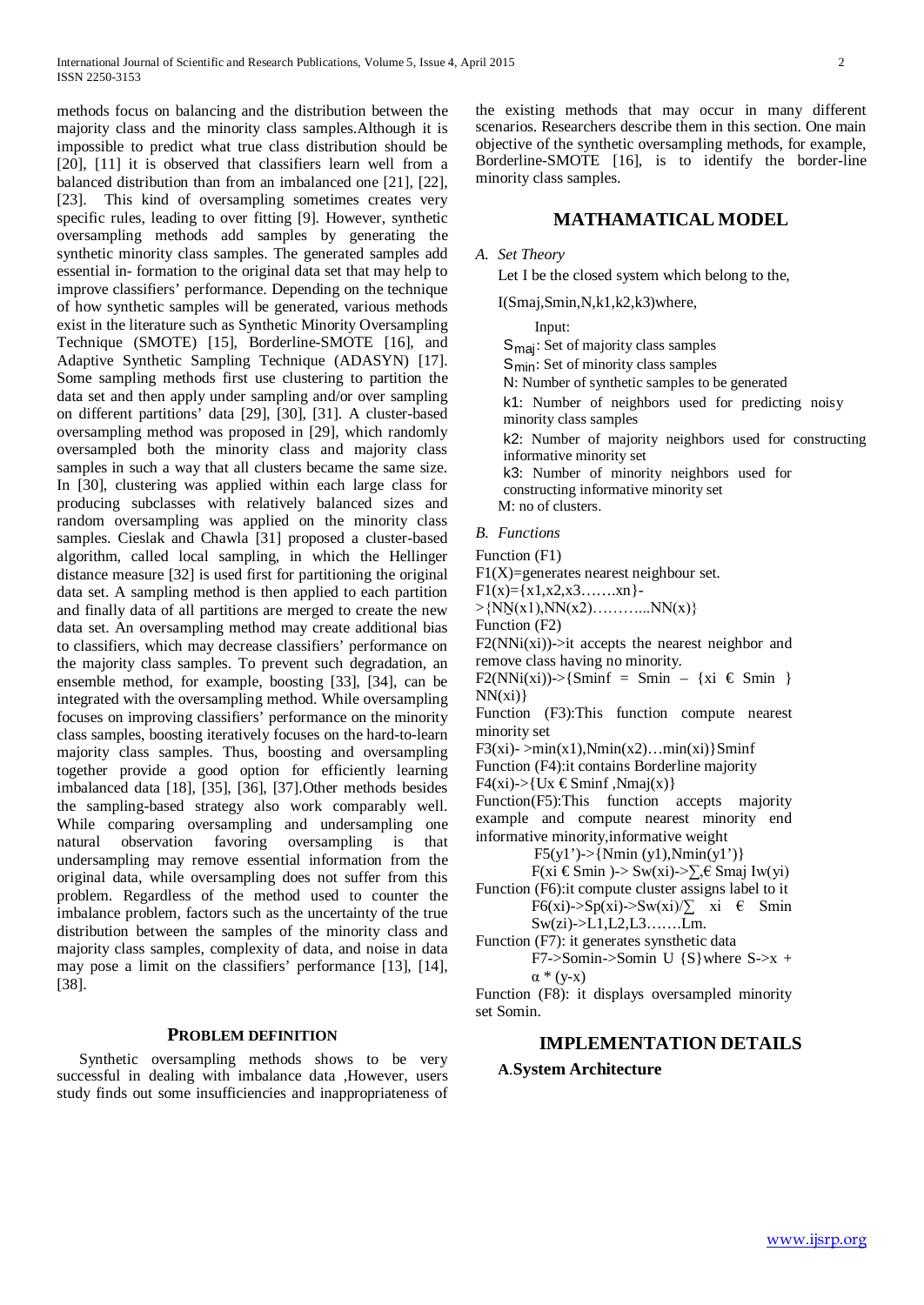This section introduces system architecture. The block diagram of system is shown in Fig 1 which gives the details of the system components.

## Fig.1. Architecture Diagram.



## B. **Algorithmic Strategy**

*1)* For each minority example  $xi \in \text{Smin}$ , compute the nearest neighbor set, NN(xi).

NN(xi) consists of the nearest k1 neighbors of xi according to euclidean distance.

*2)* Construct filtered minority set, Sminf by removing those minority class samples which have no minority example in their neighborhood:

Sminf= Smin –{ $xi \in$  Smin: NN(xi) contains no minority example}

3) For each xi  $\epsilon$  Sminf, compute the nearest majority set, Nmaj(xi). Nmaj(xi) consists of the nearest  $k2$  majority samples from xi according to euclidean distance.

4) Find the borderline majority set, Sbmaj, as the union of all Nmaj(xi)s, i.e.,

 $Sbmaj = U x Sminf Nmaj(xi)$ 

5) For each majority example yi  $\epsilon$  Sbmaj, compute the nearest minority set, Nmin (yi). Nmin (yi) consists of the nearest k3 minority examples from yi according to euclidean distance.

6) Find the informative minority set, Simin, as the union of all Nmin(yi)s, i.e., Simin=  $∪$  yi € Sbmaj Nmin(yi)

7) For each yi  $\epsilon$ Sbmaj and for each xi  $\epsilon$ Simin, compute the information weight, Iw(yi;xi).

8) For each xi  $\epsilon$  Simin, compute the selection weight Sw(xi) as Sw(xi)=∑yi€Sbmaj Iw(yi;xi)

9) Convert each Sw(xi) into selection probability Sp(xi) according to Sp(xi)=Sw (xi)=∑zi € Simin Sw(zi)

10) Find the clusters of Smin. Let, M clusters are formed which are L1;L2;...;LM.

11) Initialize the set, Somin =Smin.

12) Do for 
$$
j = 1...N
$$
.

a) Select a sample x from Simin according to probability distribution {Sp(xi)}. Let, x is a member of the cluster Lk;1  $\leq$  $k \leq M$ .

b) Select another sample y, at random, from the members of the cluster Lk.

c) Generate one synthetic data, s, according to

 $s = x + \alpha (y - x)$ ,

where  $\alpha$  is a random number in the range [0,1].

d) Add s to Somin: Somin  $\cup$ {s}.

13) End

Loop End

## **CONCLUSION**

The proposed over-sampling method generates useful synthetic samples for the classification of imbalanced data. Besides, the proposed over-sampling method is basically compatible with basic classification algorithms and the existing over-sampling methods.The result can be improved by increasing accuracy by the consideration of various distance formulae.

#### **Acknowledgment**

Inspiration and guidance are invaluable in every aspect of life, especially in the field of education, which I have received from our respected H.O.D. and my project guide Dr.V.H.Patil who has guided me throughout the project work and gave earnest co-operation whenever required. I would like to express sincere gratitude towards her.

I would also like to thanks all my friends who co-operated me in first two phases of seminar like information gathering and giving advice to choose correct topic. At last, I would like to take this opportunity to convey thanks to all my staff members, who directly or indirectly encouraged and helped me to complete my work on time and contributed their valuable time in helping me to achieve success in the work of project.

#### *References*

G. Eason, B. Noble, and I.N. Sneddon, "On certain integrals of Lipschitz-Hankel type involving products of Bessel functions," Phil. Trans. Roy. Soc. London, vol. A247, pp. 529-551, April 1955.